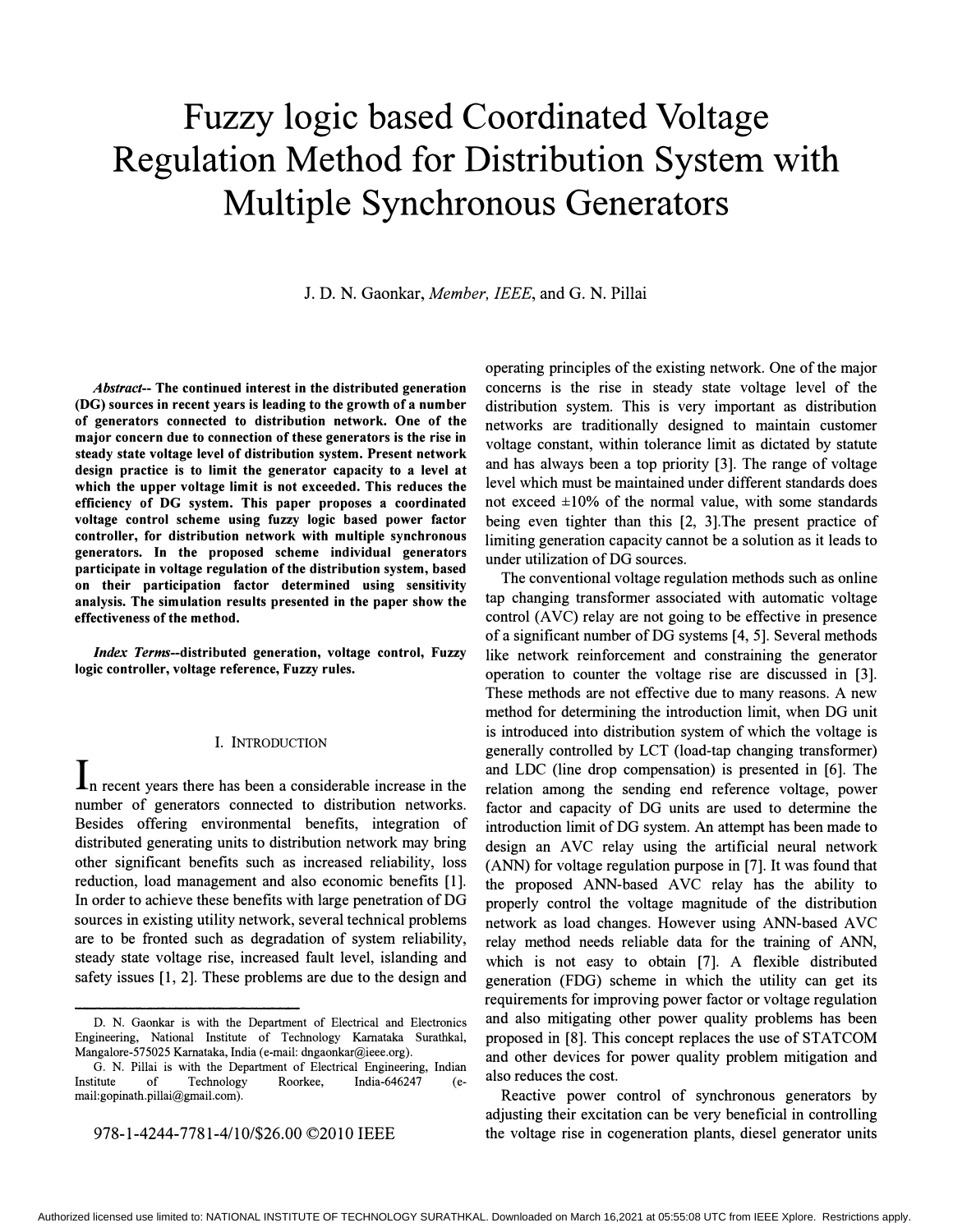and some mini-hydro systems. Recent developments involving mixed voltage/power factor control have shown that, by intelligently controlling the synchronous generators, voltage variations can be mitigated and reinforcement may be avoided [9]. A hybrid control algorithm for the synchronous generator based DG, that combines automatic voltage and power factor control has been presented in [IO].It is shown that it is a viable alternative to line voltage rise / drop compensation method. A fuzzy logic based automatic power factor controller is proposed in [10]. Fuzzy inference system adjusts the reference setting of the automatic power factor controller, in response to the terminal voltage. In this paper a fuzzy power factor controller applicable for multiple synchronous DG environments has been proposed. Study has been done to investigate the effectiveness of this method in regulating the steady state voltage level of a typical distribution system.

# II. STEADY STATE VOLTAGE RISE

When the generator is connected to the radial feeder, its active power export reduces the power flow from the primary substation. This causes reduction in the voltage drop along the feeder. If the generatorG power export is larger than the feeder load, power flows from the generator to the primary substation and this causes a voltage rise along the feeder.



Fig. l(a). Utility network with wind DG system (b) phasor diagram

Fig.l (a) illustrates the connection of distributed generator to the distribution network. The active and reactive powers of the generator are  $P_g$  and  $Q_g$  respectively.  $P_L$  and  $Q_L$  represent the active and reactive power of the load connected to the distribution system.  $I_R$  is the net current through the line impedance,  $Z = R + jX$  and  $S_R$  is the net power injected to network. The substation voltage and connection point voltage are  $V_s$  and  $V_g$  respectively.

$$
S_R = P_R + jQ_R = (P_g + jQ_g) - (P_L + jQ_L)
$$
 (1)

$$
S_r = V_g I_n, \quad I_R = (P_R - jQ_R)/V_g
$$
\n
$$
\tag{2}
$$

$$
V_s = V_s + I_R Z = V_s + (R + jX)(P_R - jQ_R)/V_s
$$
  
= 
$$
V_s + (P_R R + XQ_R)/V_s + j(P_R X - Q_R R)/V_s
$$
  
Considering the phasor diagram in Fig. 1(b) (3)

$$
V_g \sin \delta = (P_R X - Q_R R)/V_s
$$
\n(4)

Since the voltage angle  $\delta$  is very small, the term  $(P_R X - Q_R R)/V_s^*$  is also very small and can be neglected. Magnitude of voltage rise  $\Delta V$  is approximately given by  $\Delta V = (P_R R + X Q_R)/V_g$ 

$$
= ((P_g - P_L)R + X(Q_g - Q_L))/V_g
$$
 (5)

The active power produced by embedded generators increase the voltage, whereas the reactive power can further increase or reduce it depending on the type of DG technology. The synchronous generator can generate or absorb reactive power, but the induction generator only absorbs the reactive power. These outcomes, in combination with the systemG  $R/X$  ratio or distribution network characteristics and load profiles, determine whether the voltage level at the connection point is increasing by increasing the power production of DG or not.

## III. Fuzzy LOGIC POWER FACTOR CONTROLLER FOR SYNCHRONOUS GENERATORS

Fuzzy logic controllers are increasingly employed for a wide range of applications in electric power system. Being highly complex and nonlinear, power systems are very difficult to control with conventional methods and linearization techniques. Very often, they fail to produce a model that has the actual characteristics of the system [11, 12]. Artificial intelligence based techniques such as fuzzy logic control can overcome these difficulties. One of the important applications of fuzzy logic controller is in the excitation control of synchronous generators.



Fig. 2. Fuzzy logic power factor controller (FLPFC)

The synchronous generator system with fuzzy logic power factor controller (FLPFC) is shown in Fig 2. In this FLPFC is used to provide the reference power factor for excitation control of the synchronous generator. Presently almost all the fuzzy controllers are used and treated as black-box controllers, which when constructed properly by the trial-anderror method could produce satisfactory results.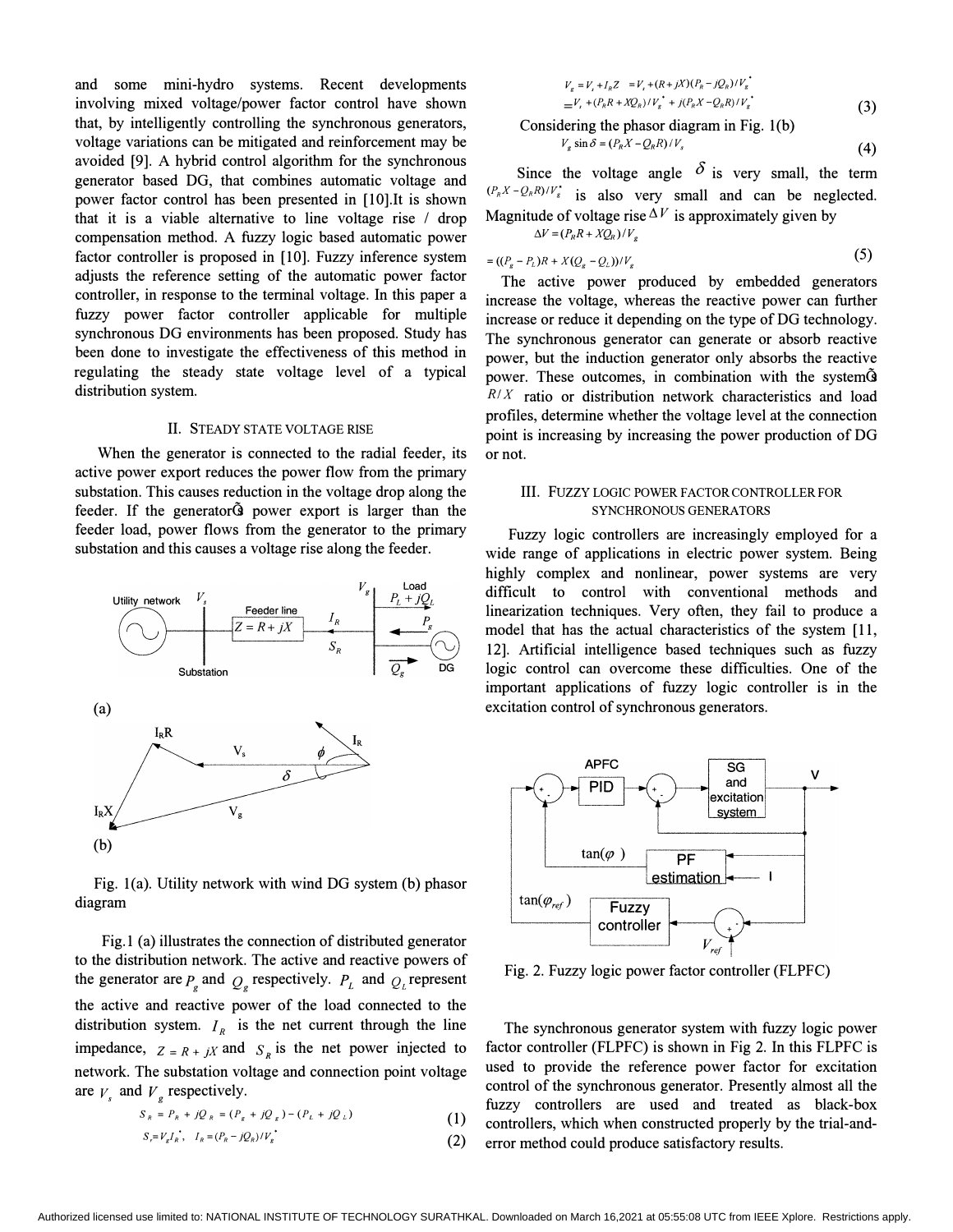## A. Design of FLPFC

There are two major different types of fuzzy control: the Mamdani type and the Sugeno type. They mainly differ in the fuzzy control rule consequent. The Sugeno fuzzy inference system (FIS) is used in this work because the Sugeno model is suitable for generating fuzzy rules from given input-output data set in a data-driven fashion [10]. In Sugeno FIS, the final output is weighted average of each rule output; therefore; it does not require defuzzification process. Identification of desired response is necessary before designing FLC. Design of fuzzy logic power factor controller is described in this section.





Fig. 3 (a). Input fuzzy membership functions (b) Fuzzy power factor controller output

Input stage: The fuzzy logic power factor controller used in this work is of single input single output type. The input signal is the error ( $\Delta V$ ) between the terminal and reference voltage. The algorithm for determination of reference voltage is described in the next section (IV) of this paper. The voltage error can vary in the range(  $\Delta V_{\text{max}}$ , Zero and  $\Delta V_{\text{min}}$ ). Three linguistic labels define voltage error variations are; Negative high, Zero and Positive high. The input membership functions used are shown in Fig. 3 (a)

Fuzzy rules: Here, the fuzzy rules are designed based on Sugeno method of fuzzy inference. A typical rule in a Sugeno fuzzy model has the form [13].

If input =  $x$ , then, output is  $z = ax + c$ .

For a zero-order Sugeno model, the output level Z is a constant (a=O).The zero order Sugeno model is used in this work [10]. The set of fuzzy rules are as follows

*IF* (
$$
\Delta V = Negative low
$$
), THEN  $u_1 = PF_{min}$   
\n*IF* ( $\Delta V = 0$ ), THEN  $u_2 = PF_{nom}$   
\n*IF* ( $\Delta V = Positive high$ ), THEN  $u_3 = PF_{max}$ 

Output stage: One of the advantages of Sugeno model is that the output of FLC can be found using a direct formula. The final output of the system is the weighted average of all rule outputs, computed as:

$$
PF_{ref} = \frac{\sum_{i=1}^{3} \mu_i u_i}{\sum_{i=1}^{3} \mu_i}
$$
 (6).

# IV. ALGORITHM FOR DETERMINING VOLTAGE REFERENCE ( $V_{ref}$ )

The input to fuzzy logic controller is generated by using the voltage error signal. The error signal is the difference between  $V_{ref}$  and the local terminal voltage. The algorithm for determination of voltage reference ( $V_{ref}$ ) are given as follows

Step 1: Determine the voltages at all buses  $(V_{L_i})$  through load flow program. Check for the voltage limit violation at all buses.

$$
V_{\min} \le V_{Li} \le V_{\max} \tag{7}
$$

Step 2: Find out the bus for which maximum voltage violation exist among all violations

$$
\max(\overline{abs}(V_{Li} - V_{\text{limif}}))
$$
\n(8)

Where,  $V_{\text{limit}}$  can be  $V_{\text{max}}$  or  $V_{\text{min}}$ 

Step 3: Determine the control signal [14]. Supposing that the largest voltage violation happened at  $i^{th}$ , then control signal  $(CS)$  is determined as

$$
CS = V_{\text{limit}} - V_{\text{Li}} \tag{9}
$$

Step 4: The  $V_{ref}$  for fuzzy power factor controller shown in Fig 2, is calculated using the largest voltage violation  $(C<sup>S</sup>)$ obtained in step 3, as

$$
V_{ref-j}^{new} = V_{ref-j}^{old} + M_j \times CS
$$
 (10)

Where,  $M_i$  is the participation factor determined for each generator based on the sensitivity analysis.  $V_{ref-j}^{new}$  is the new reference for  $j<sup>th</sup>$  generator with  $j = 1, 2, \dots, n$  where, n is the total number of generators used for control. In (10) if  $V_{ts}$  is less than  $V_{\text{min}}$  then the *CS* will clearly be greater than zero so that the new voltage reference will be greater than the old one. If  $V_{Li}$  is above  $V_{max}$  then the CS will clearly be less than zero. The participation factor  $M_i$  in (10) is determined by using sensitivity analysis

$$
J.\Delta Q_s = \Delta V \tag{11}
$$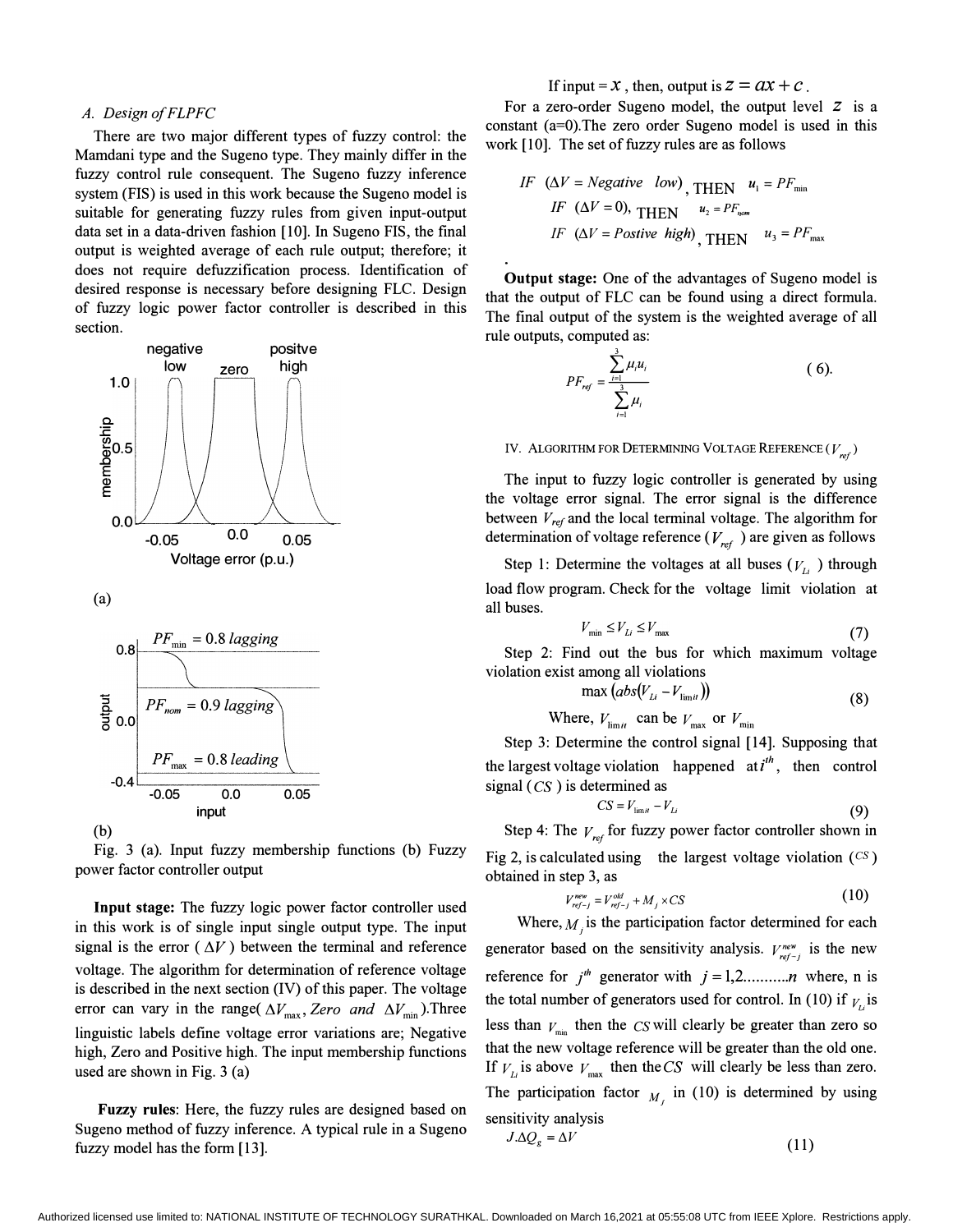The elements of the matrix J in (11) represent  $\partial V_{il}/\partial Q_{jl}$ . Any  $\partial V_{\text{n}}/\partial Q_{\text{j}}$  term represents the voltage sensitivity of bus  $\hat{Q}$  Ofor a change in Q-injection at bus  $\hat{O}$ *j* $\tilde{O}$ . The sensitivity matrix J relates the changes in reactive power generation to the change in bus voltages. To consider the reactive power generation capability, each column of matrix  $J$  is weighed by a factor whose value varies between 0 and 1. The value of 1 corresponds to the generator with maximum capability. Finally each element of the matrix  $J$  is divided by the sum of its row elements and mUltiplied by 100. Thus, obtaining a participation matrix whose elements indicate the relative influence of each generator in the control capability over a bus voltage [14, 15].

## V. RESULTS AND DISCUSSION

The 11 kV 34 bus radial distribution system shown in Fig. 4 is used to study the performance of the proposed method. This network has 4 lateral feeders along with the main feeder and its parameters are given in [16]. It is a common practice of net work operators, that voltage at the substation end of the feeder is increased by 3% This is to overcome the voltage drop along the feeder [3] and also to keep the voltage at the end of feeder with in a the limit. The voltage profile of distribution network without distributed generators is shown in Fig. 5 (a). The node voltages are within  $\pm$  6% of the normal voltage along the feeder.



Fig. 4. 34 bus distribution network

The voltage profile of the study system with four synchronous generators with each having 2 MVA capacity, connected at 13, 23, 33 and  $27<sup>th</sup>$  bus is shown in Fig. 5 (b). In this it can be observed that most of the bus voltages are above the upper statutory limit (1.06 p.u.). This may cause damage to customer loads connected to these buses. The Fig. 6 shows the voltage profile of the 34 bus distribution network with proposed fuzzy power factor controller for each synchronous generator.

From Fig. 6 it can be observed that the proposed coordinated method in this paper using fuzzy power factor controller shown in Fig. 2 has better performance compared to the method without co-ordination. In case if the power factor reference is determined by FLC [10] using only terminal voltage at the individual generator without co-ordination then many of the bus voltage levels are very close to the maximum voltage limit as observed from Fig .6.



Fig. 5 (a). Voltage profile without DG (b) voltage profile with DG



Fig. 6. Voltage profile with fuzzy power factor controller

Thus chances of customers getting disconnected due to voltage limit violation are more in the method without coordination. In the proposed method, individual DG systems co-ordinate in voltage regulation of distribution network through their participation factor. The participation factor for each DG system is determined from voltage sensitivity analysis and is used for obtaining reference voltage. The fuzzy logic controller determines the excitation power factor based on the error between the reference voltage and terminal voltage of the DG. It is observed from the simulation result shown in Fig. 6 that proposed method maintains the voltage profile well with in the statutory limits.